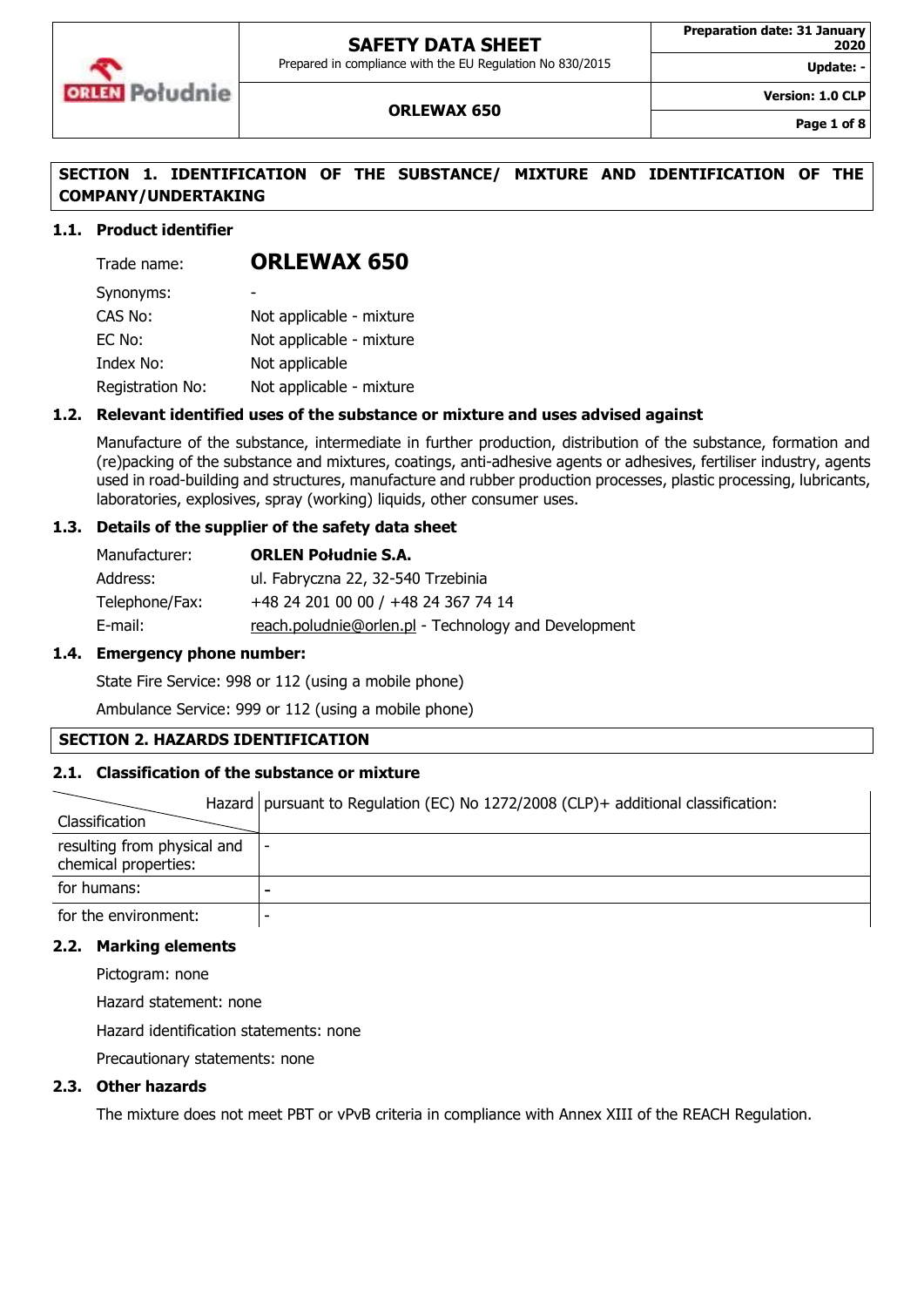Prepared in compliance with the EU Regulation No 830/2015



### **ORLEWAX 650**

**Version: 1.0 CLP**

**Update: -**

### **SECTION 3. COMPOSITION/INFORMATION ON INGREDIENTS**

### **3.1. Substance**

Not applicable.

### **3.2. Mixture**

ORLEWAX 650 is a mixture of solid petroleum hydrocarbons, mainly saturated, with simple and branched chains with carbon number higher than C20.

All substances forming part of composition of the ORLEWAX 650 mixture do not pose any hazard according to CLP Regulation. N note has been applied.

Based on N Note, the substance is not classified as carcinogenic since the full refining process is known. DMSO extract content <3% (according to IP 346).

All substances forming part of composition of the ORLEWAX 650 mixture have been registered in the REACH system or are exempt from relevant registration.

### **SECTION 4. FIRST AID MEASURES**

### **4.1. Description of first aid measures**

#### **Inhalation:**

Due to low volatility, inhalation risk is practically excluded although possible in the case of excessive overheating of the substance. Provide fresh air. If one does not feel well, ensure medical assistance.

#### **Skin contact:**

Wash an unprotected place of contact with water and soap.

Due to solid form (solidification point 62-69°C), contact with the hot product is possible. Cool down a place of contact with the hot product with cold water or ice.

### **Eye contact:**

Rinse up open eyes with water for 15 minutes. If irritation occurs, get medical attention.

### **Swallowing:**

Unexpected problems after swallowing. If one does not feel well, ensure medical assistance.

### **4.2. The most important symptoms and effects of exposure, both acute and delayed**

While inhaling large amounts of vapours of the overheated product, symptoms of irritation of upper respiratory tract may occur.

### **4.3. Indication of any immediate medical attention and special treatment needed**

Ensure fresh air and calm to an injured person.

### **SECTION 5. FIRE FIGHTING MEASURES**

### **5.1. Extinguishing media**

**Suitable extinguishing media:** Foam, water fog, dry fire fighting powders, carbon dioxide, fire fighting foam. In the case of small fires - sand or earth.

**Unsuitable extinguishing media:** pressurised water jets.

### **5.2. Special hazards arising from the substance or mixture**

| Flash point               |   |  | min. $200^{\circ}$ C |
|---------------------------|---|--|----------------------|
| Auto-ignition temperature |   |  | min. 250°C           |
| Temperature class         |   |  | TЗ                   |
| Fire hazard class         |   |  | ш                    |
|                           | . |  | .                    |

Flammable product after exceeding the flash point. Carbon dioxide is the major combustion product. Carbon monoxide is the combustion product in the case of an inappropriate amount of access to the combusted substance.

## **5.3. Advice for fire-fighters**

In the case of a fire, inform all people around about the fire; remove everyone that does not take part in liquidation of effects of the incident from the hazardous area. Effect evacuation if necessary. Call the State Fire Service, rescue teams and the Police. Only trained persons wearing appropriate clothes and fitted with appropriate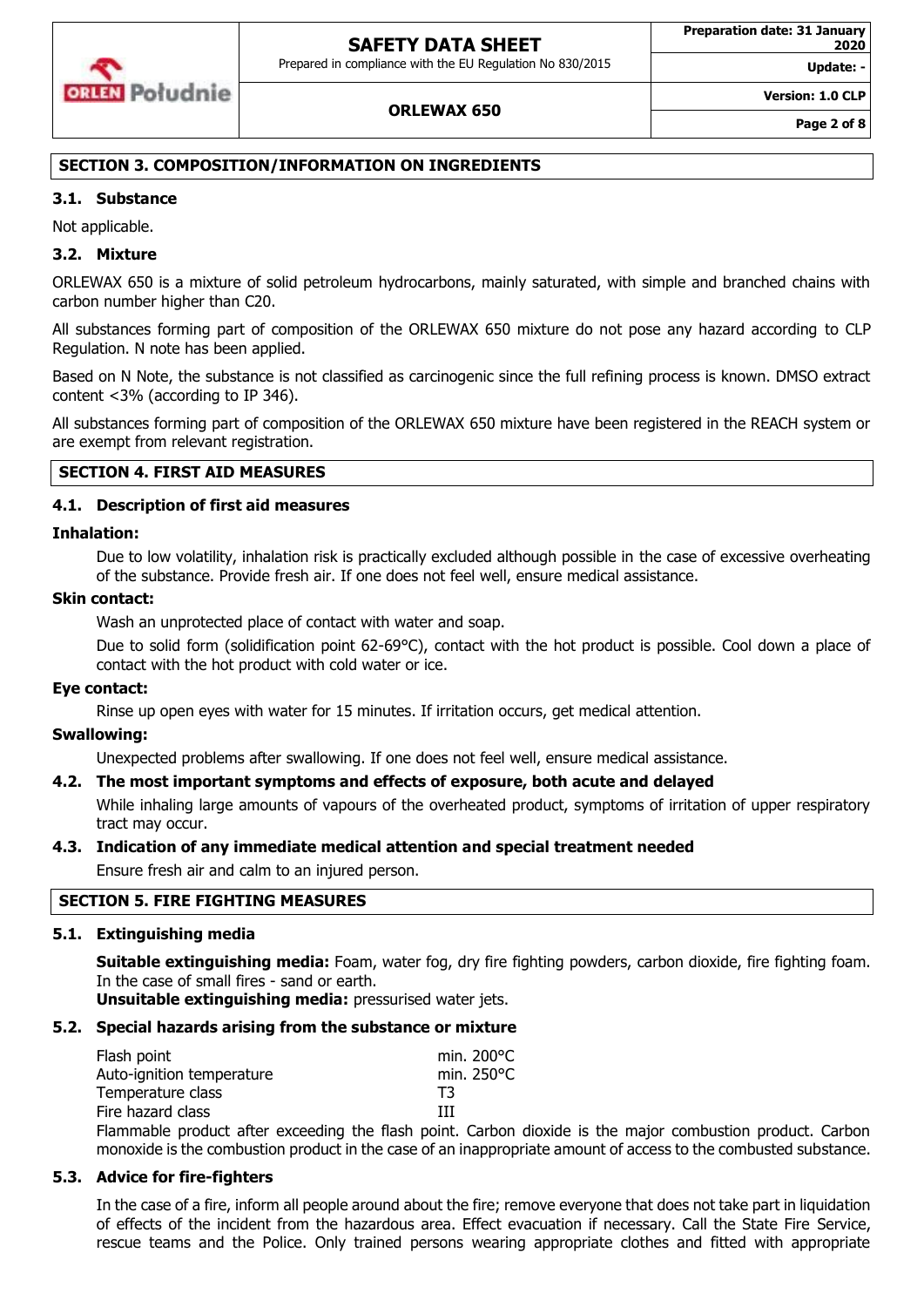

Prepared in compliance with the EU Regulation No 830/2015

**Update: -**

**Version: 1.0 CLP**

## **ORLEWAX 650**

protective equipment can take part in the rescue action. Fire may release carbon monoxide, carbon dioxide and soot. Cover the formed vapours with water. In the hazardous area, do not stay without a breathing apparatus and protective suit. Avoid contact with eyes. Do not allow fire fighting water to reach surface water or ground water. Collect and neutralise fire fighting water.

## **SECTION 6. ACCIDENTAL RELEASE MEASURES**

## **6.1. Personal precautions, protective equipment and emergency procedures**

Avoid contact with skin and eyes, use a protective mask, protective clothes and footwear.

## **6.2. Environmental precautions**

Secure drainage wells. Do not allow getting to the drainage system. If water is contaminated, notify relevant authorities.

**6.3. Methods and materials for containment and cleaning up** Due to high solidification temperature, both large and small leakages solidify quickly, which facilitates their utilisation. Clean up the contaminated place. Collect using available equipment and place in a marked container for further recovery or storage in an appropriate place.

## **6.4. Reference to other sections**

See also sections 8 and 13 of the Safety Data Sheet.

## **SECTION 7. HANDLING AND STORING THE SUBSTANCES AND MIXTURES**

## **7.1. Precautions for safe handling**

During performance of any activities with the product, use personal protective clothing and equipment. Keep far from ignition sources, heat and naked flame. In the place of using the substance and during its use do not eat, do not drink, do not smoke, avoid direct contact with the substance, avoid inhalation of dusts.

## **7.2. Conditions for safe storage, including any incompatibilities**

## Storage in solid form:

Storerooms must be dry and cool. The mixture should be stored in properly marked, tightly closed packaging resistant to hydrocarbons. Store containers in a legibly described form and tightly closed. If possible, use original manufacturer's packaging. Avoid contact with oxidising materials. Store far from heating elements and a source of fire. Avoid temperature above 40°C. Avoid accumulating the product on hot or energised machine parts. Protect against contact with moisture and water. Make efforts to protect the substance from getting into the ground and water.

## Storage in liquid form:

Store the mixture at the temperature of not more than 80°C (it is advisable for the difference between the substance storage temperature and its solidification temperature not to be higher than 20°C) to avoid overheating. Empty, heated containers may contain flammable or explosive vapours. Use appropriate ventilation before entering inside the container to clean it up. Containers should be located far from sources of fire and oxidising materials, it is advisable to equip with extinguishing systems. It is advisable to locate the container in tanks protecting the leaking substance against getting into the ground or ground water.

In both cases pertaining to storage, avoid longer or repetitive contact of skin with the product or dirty clothing. If on skin: wash the contaminated place with plenty of water with soap. Do not use abrasive agents and petroleum solvents for washing the body. Immediately change the contaminated working clothes. Do not breathe in vapours.

## **7.3. Specific end use(s)**

Intermediate in further production, distribution of the mixtures, formation and (re)packing of the mixtures, coatings, anti-adhesive agents or adhesives, fertiliser industry, agents used in road-building and structures, manufacture and rubber production processes, plastic processing, lubricants, laboratories, explosives, spray (working) liquids, other consumer uses.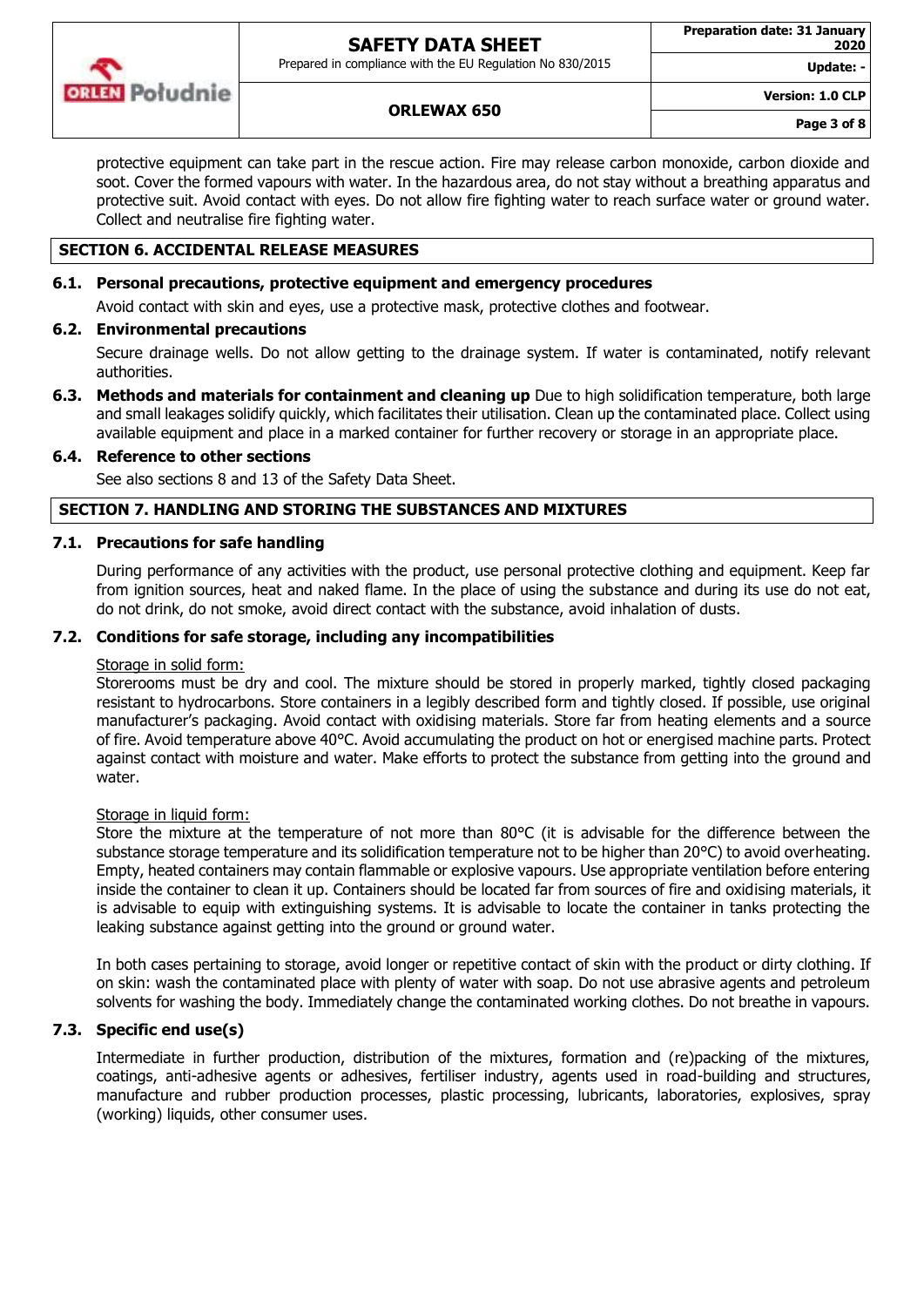Prepared in compliance with the EU Regulation No 830/2015



#### **Preparation date: 31 January 2020**

**Update: -**

**Version: 1.0 CLP**

#### **ORLEWAX 650**

**Page 4 of 8**

### **SECTION 8. EXPOSURE CONTROL / PERSONAL PROTECTION**

#### **8.1. Control parameters**

Solid paraffin - inhalable fraction TLV-TWA:  $2 \text{ mg/m}^3$ TLV-STEL: not specified TLV-CL: not specified

Regulation of the Minister of Labour and Social Policy of 12 June 2018 on the maximum permissible concentration and intensity of factors harmful to health in the working environment

#### **8.2. Exposure control**

8.2.1 Exposure control in the workplace.

While using the product, wash hands after each work connected with the mixture. While using the mixture, do not eat, do not drink and do not smoke.

The personal protective equipment must fulfil requirements stipulated in the Regulation of the Minister of Economy of 28 December 2005 (OJ No 259, item 2173) and Directive 89/686/EC (as amended). The employer is obliged to provide personal protective equipment appropriate to the activities performed and fulfilling all the qualitative requirements, as well as to maintain and clean it.

**Protection of the airways** Avoid contact with vapours, in the case of normal use exposure by the inhalation route is unlikely. Use mechanical ventilation at work stations and in closed rooms and buildings.

**Hand protection** Protective gloves resistant to oil, resistant to temperature. It is advisable to change gloves on a regular basis and to replace them immediately if any signs of their wear, damage (rupture, piercing) or changes in appearance (colour, elasticity, shape) occur.

Selection of the class of resistance to penetration depends on the time of exposure to the factor and it should be selected in accordance with standard EN 374. Thickness of gloves' layer is specified by a manufacturer based on the penetration exposure class. **Eye protection** Safety spectacles, protective masks. **Skin protection** Protective clothes resistant to oil

### 8.2.2 Environmental exposure control

Prevent the product from getting into the soil, ground water and drainage system. In case of a leakage or, in the case of the solid product, in case of spilling, remove the product which got into the environment on an ongoing basis.

The mixture does not meet the classification criteria for the mixtures hazardous to the environment consistent with Directive 1999/45/EEC and with Regulation (EC) No 1272/2008 (CLP).

### **SECTION 9. PHYSICAL AND CHEMICAL PROPERTIES**

### **9.1. Information on basic physical and chemical properties**

| a) Appearance                                                         | Solid body below the solidification point, Liquid above the<br>solidification point, colour: from yellow to brown |
|-----------------------------------------------------------------------|-------------------------------------------------------------------------------------------------------------------|
| b) Odour                                                              | Without odour or slight odour characteristic of solid<br>hydrocarbons                                             |
| c) Odour threshold                                                    | : No data - it is a subjective sensation and is not appropriate<br>to warn against excessive danger               |
| d) pH                                                                 | $: \sim$ 7 (water solution)                                                                                       |
| e) Solidification point (drop point)                                  | : min. $62-69^{\circ}$ C                                                                                          |
| f) Boiling point                                                      | : min. $300^{\circ}$ C                                                                                            |
| g) Flash point                                                        | : min. $200^{\circ}$ C                                                                                            |
| h) Evaporation rate                                                   | Not studied                                                                                                       |
| i) Flammability (of solid body, gas)                                  | Not classified as flammable                                                                                       |
| j) Upper/Lower flammability limits or Upper/Lower<br>explosion limits | $:$ Not studied                                                                                                   |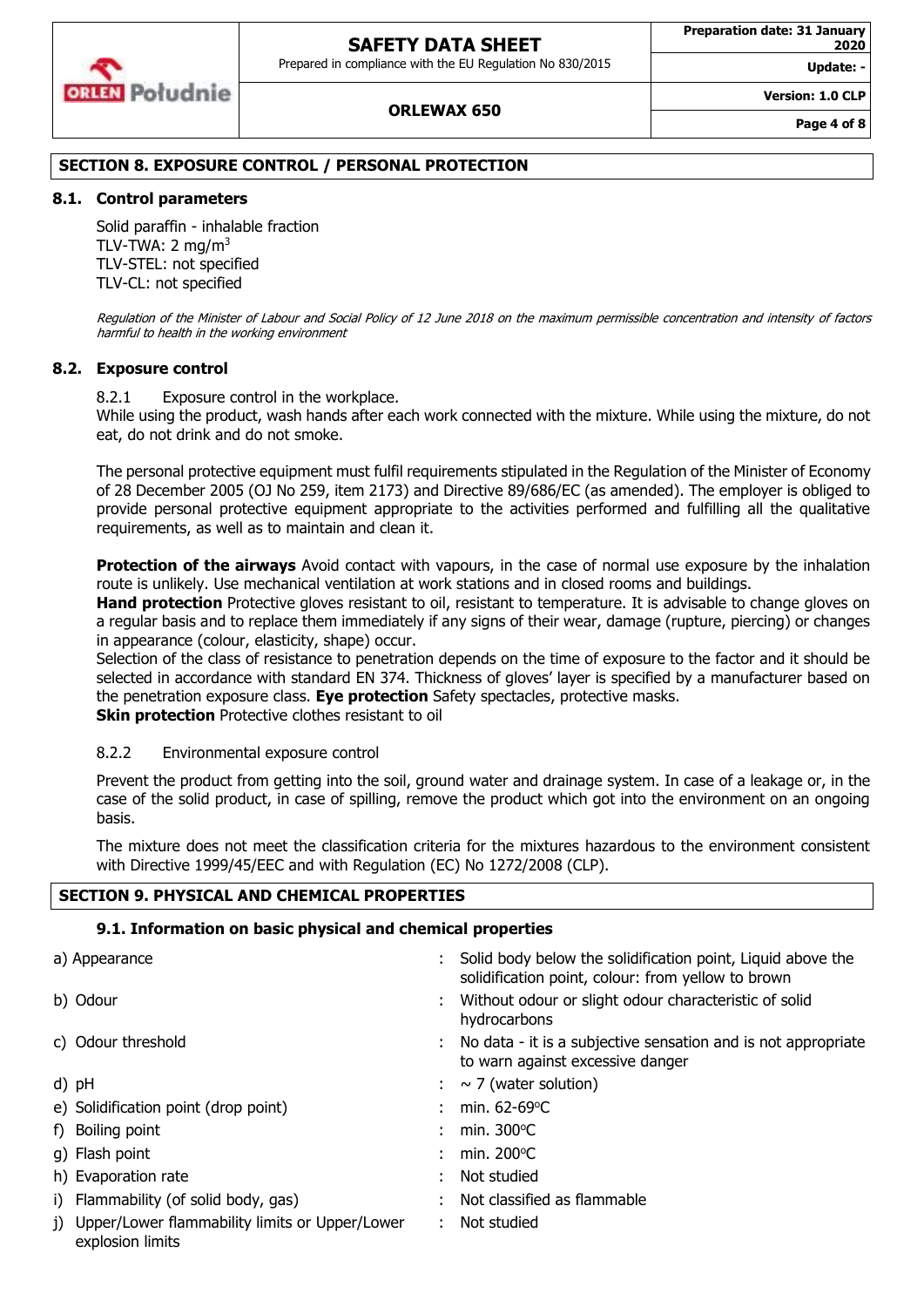| <b>ORLEN</b> Poludnie |  |
|-----------------------|--|

**ORLEWAX 650**

Prepared in compliance with the EU Regulation No 830/2015

Update:

**Page 5 of 8**

**Version: 1.0 CLP**

| k) Vapour pressure                       | negligible in normal use conditions at 20°C, 0-20 Pa at<br>$80^{\circ}$ C |
|------------------------------------------|---------------------------------------------------------------------------|
| I) Vapour density                        | : Not studied                                                             |
| m) Relative Density                      | : approx. 755 kg/m <sup>3</sup> at 100 $^{\circ}$ C                       |
| n) Solubility                            | : Any hydrocarbon solvents, not soluble in water                          |
| o) N-octanol/water partition coefficient | Not studied                                                               |
| p) Auto-ignition temperature             | min. $250^{\circ}$ C                                                      |
| q) Decomposition temperature             | Not studied                                                               |
| r) Viscosity                             | : $5.0 - 8.0$ mm <sup>2</sup> /s at 100 °C                                |
| s) Explosive properties                  | Not applicable - the product is not classified as explosive               |
| t) Oxidising properties                  | Not applicable - the product is not classified as oxidising               |
|                                          |                                                                           |

## **9.2. Other information**

None.

## **SECTION 10. STABILITY AND REACTIVITY**

### **10.1. Reactivity**

Low chemical reactivity of the product.

## **10.2. Chemical stability**

The product is stable in advisable storage and use conditions.

### **10.3. Possibility of hazardous reactions:** Unknown

### **10.4. Conditions to avoid:**

Avoid sources of heat and fire. Avoid temperature above 80°C to avoid the product overheating or/and temperature above 180°C to avoid ignition of the mixture.

## **10.5. Incompatible materials**

Strong oxidants.

## **10.6. Hazardous decomposition products**

Unknown. Combustion products that present hazard - see section 5 of the Safety Data Sheet.

## **SECTION 11. TOXICOLOGICAL INFORMATION**

## **11.1 Information on toxicological effects**

**Acute toxicity:** does not exhibit any LD50: >5000 mg/kg (orally, rat) LD50: >2000 mg/kg (skin, rat) **Serious eye damage/irritation:** does not exhibit any **Sensitising effect on respiratory tract or skin:** respiratory tract effect is not expected but it is advisable to avoid breathing in vapours (of liquid paraffin) which may cause a respiratory tract irritation. None with regard to skin. NOAEL: 1500 mg/kg of body weight/day (orally) NOAEL: 2000 mg/kg of body weight/day (skin) **Germ cell mutagenicity:** does not exhibit any **Carcinogenicity:** does not exhibit any NOAEL: 5700 mg/kg of body weight/day (orally) NOAEL: 128 mg/kg of body weight/day (skin) **Reproductive toxicity:** does not exhibit any NOAEL: 1000 mg/kg of body weight/day (orally) **Specific target organ toxicity - single exposure:** does not exhibit any **Specific target organ toxicity - repeated exposure:** does not exhibit any **Aspiration hazard:** does not exhibit any

The mixture is not classified in any hazard class. Based on available data, the classification criteria are not met.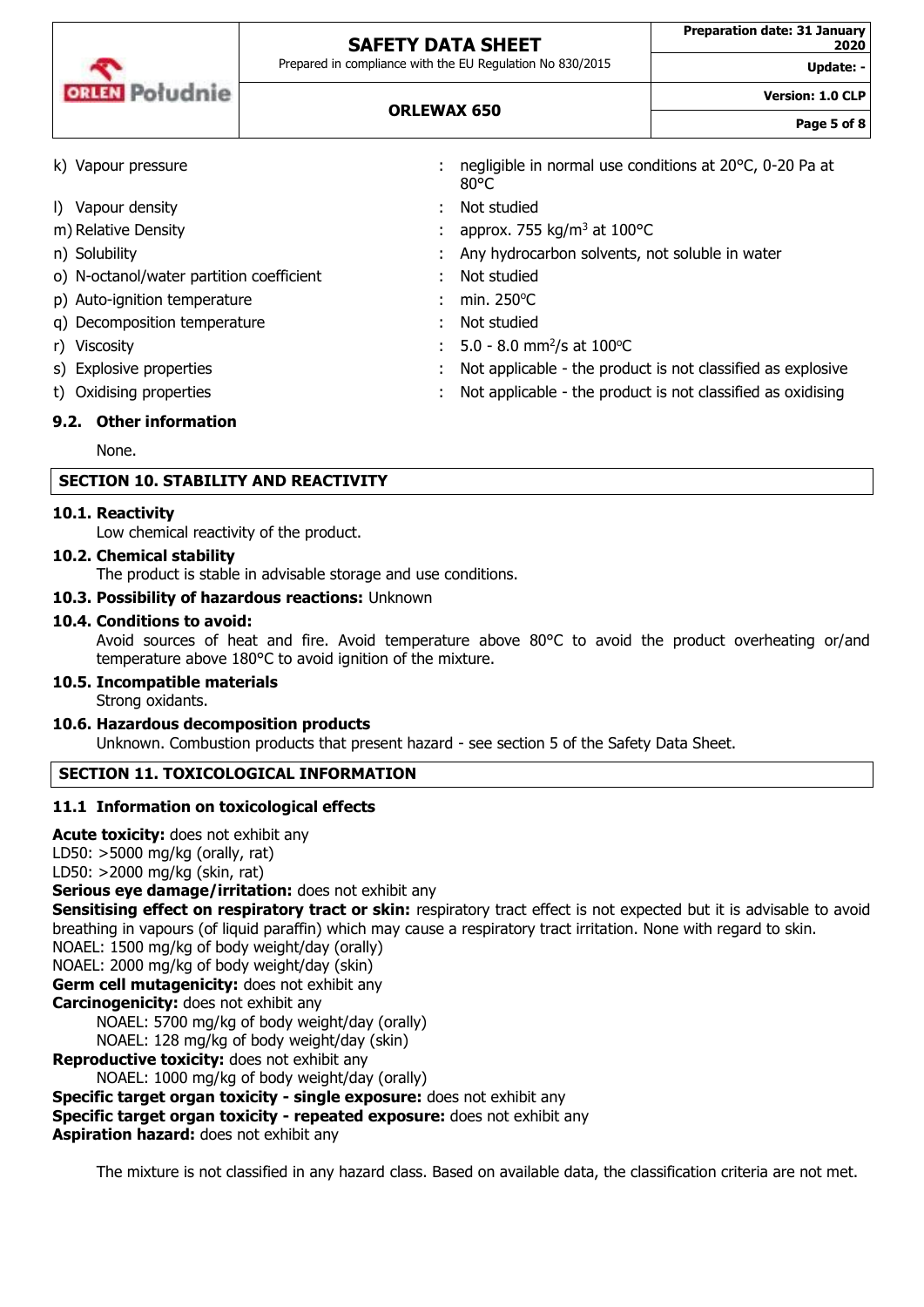

Prepared in compliance with the EU Regulation No 830/2015

**Update: - Version: 1.0 CLP**

## **SECTION 12. ECOLOGICAL INFORMATION**

## **12.1. Toxicity:**

## **Aquatic environment:**

Toxicity to fish: LC50 > 100mg/l/96h Toxicity to daphnia: EL50> 10000 mg/l Toxicity to algae: NOEL≥ 100 mg/L

- **12.2. Persistence and degradability** Limited biodegradability degree.
- **12.3. Bioaccumulative potential** Does not exhibit any.

## **12.4. Mobility in soil** No migration potential in soil.

## **12.5. Results of PBT and vPvB assessment**

The substance does not meet PBT or vPvB criteria in compliance with Annex XIII of the REACH Regulation.

## **12.6. Other adverse effects**

None.

### **SECTION 13. WASTE DISPOSAL CONSIDERATIONS**

#### **13.1. Waste treatment methods**

Waste code: **KO 05 01 99** – Wastes not otherwise specified

Do not dispose to sewage system. Prevent contamination of surface and ground waters. Consider reuse. Waste product must be recovered or utilised at authorised furnaces or waste recycling/neutralisation facilities, in accordance with the applicable regulations.

Recovery / recycling / utilisation of package waste should be performed according to the applicable regulations. CAUTION: Only completely emptied packages may be returned for recycling! Use services of authorised companies.

Act of 14 December 2012 on waste (OJ No 2013 item 21). Act of 13 June 2013 on packaging and packaging waste management (OJ No 2013 item 888) Regulation of the Minister of the Environment of 9 December 2014 on the waste catalogue (OJ 2014, item 1923)

### **SECTION 14. TRANSPORT INFORMATION**

| 14.1. UN number               | Not applicable |
|-------------------------------|----------------|
| 14.2. UN proper shipping name | Not applicable |
| 14.4. Packing group           | Not applicable |
| 14.5. Environmental hazards   | Not applicable |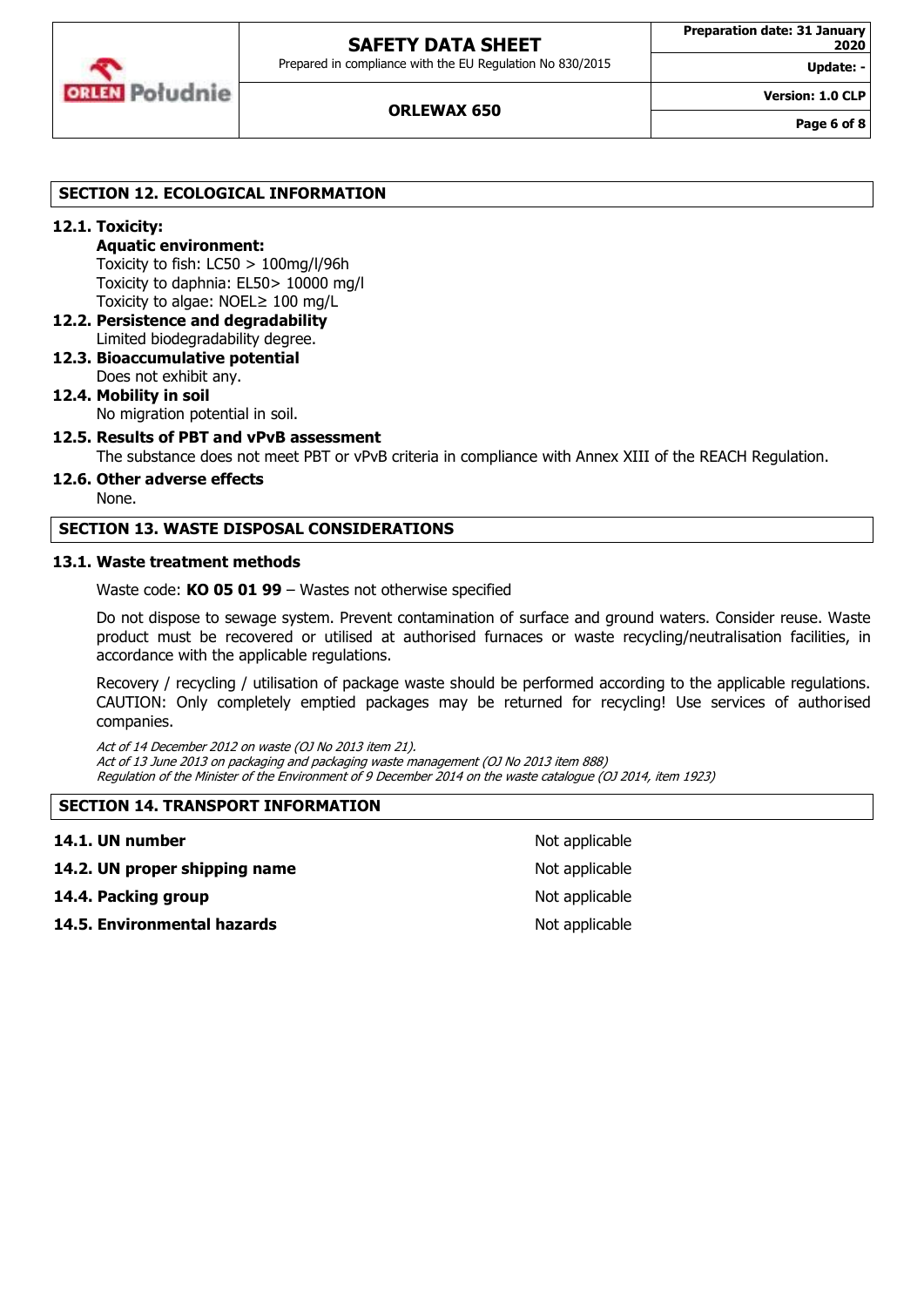Prepared in compliance with the EU Regulation No 830/2015

**Update: -**

**Version: 1.0 CLP**

**14.6. Special precautions for users:** The Supering During loading, transport and unloading of the mixture in liquid form (solidification point<temperature of transported mixture< 100°C) it is necessary to remember about the risk of scalding oneself with the hot product. For this purpose, use protective gloves resistant to temperature, protective goggles, protective clothes. Scalded places must be immediately cooled down by means of water or ice. Ask for medical help.

#### **14.7 Transport in bulk in accordance with Annex II to the MARPOL convention and the IBC code:**

## **SECTION 15. REGULATORY INFORMATION**

### **15.1. Safety, health and environmental protection legal provisions, specific for the substance and mixture**

Act of 25 February 2011 on chemical substances and mixtures thereof (OJ of 2011 No 63, item 322, as amended). Consolidated text (OJ 2018 item 143)

Not applicable

Regulation of the Minister of Labour and Social Policy of 12 June 2018 on the maximum permissible concentration and intensity of factors harmful to health in the working environment (OJ 2018 item 1286).

The Waste Act of 14 December 2012 (OJ 2013 item 21, as amended) Act of 13 June 2013 on packaging and packaging waste management (OJ 2013 item 888, as amended)

Regulation of the Minister of the Environment of 9 December 2014 on the waste catalogue (OJ 2014, item 1923)

**1907/2006/EC** Regulation (EC) No 1907/2006 of the European Parliament and of the Council of 18 December 2006 concerning Registration, Evaluation, Authorisation and Restriction of Chemicals (REACH) and establishing a European Chemicals Agency, amending Directive 1999/45/EC and repealing Council Regulation (EEC) No 793/93 and Commission Regulation (EC) No 1488/94 as well as Council Directive 76/769/EEC and Commission Directives 91/155/EEC, 93/67/EEC, 93/105/EC and 2000/21/EC (corrigendum OJ L 136, 29.5.2007, as amended)

**1272/2008/EC** Regulation (EC) No 1272/2008 of the European Parliament and of the Council of 16 December 2008 on classification, labelling and packaging of substances and mixtures, amending and repealing Directives 67/548/EEC and 1999/45/EC, and amending Regulation (EC) No 1907/2006 (OJ EU L No 353, 31.12.2008, as amended)

**2015/830/EU** Commission Regulation No 2015/830/EU of 28 May 2015 amending Regulation (EC) No 1907/2006 of the European Parliament and of the Council concerning the registration, evaluation, authorisation and restriction of chemicals (REACH).

### **15.2. Chemical safety assessment**

Attaching the chemical safety assessment is not required for the mixtures not classified as hazardous.